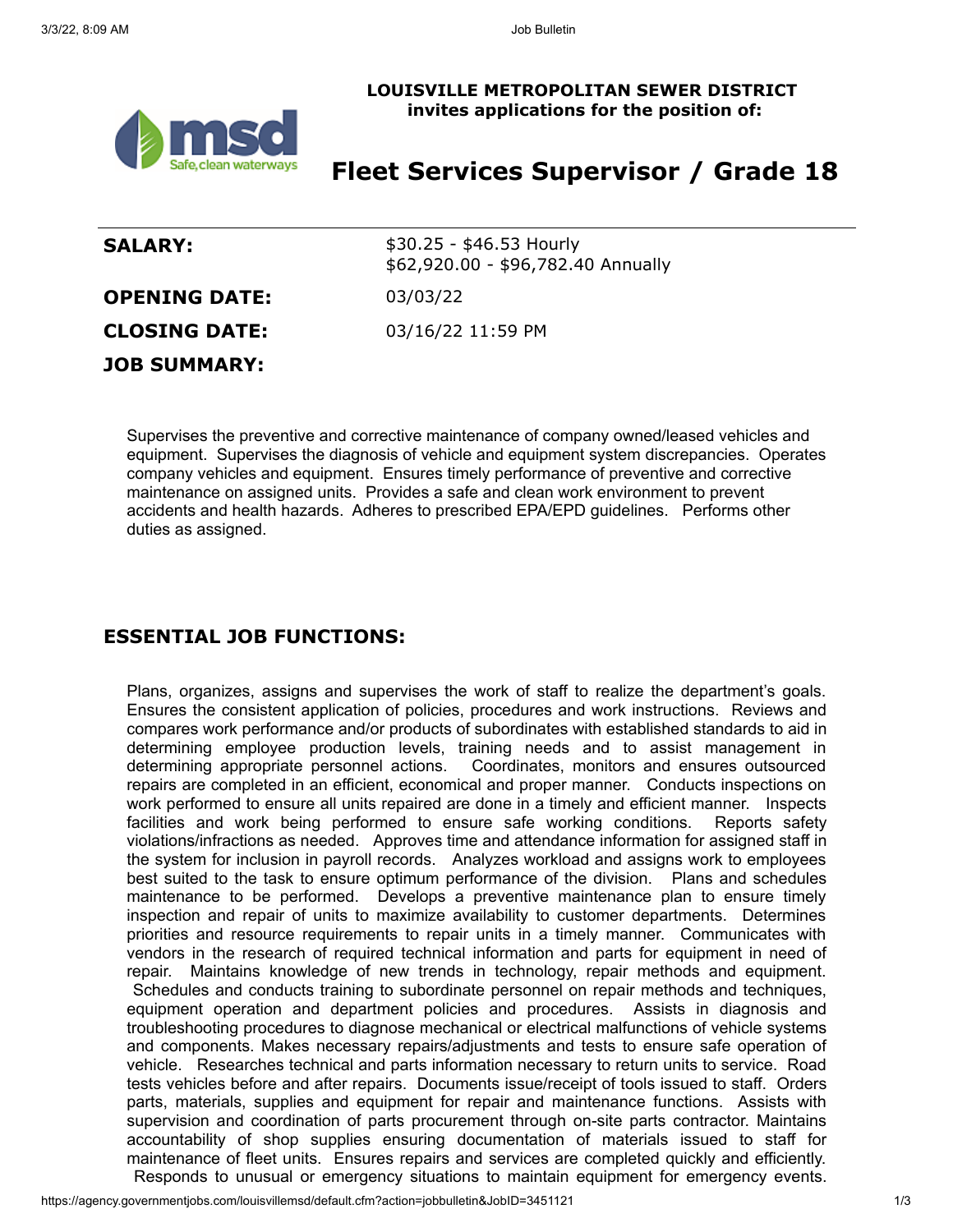Performs assigned special project activities requiring after hours, weekend or holiday work as may be required. Ensures Fleet Management Information System (FMIS) work orders are created with required information for the preventive/corrective maintenance or for warranties to be performed. Updates FMIS work orders ensuring proper information is recorded. Reviews FMIS work orders upon completion of the repair task. Compiles reports as required by management. Provides the highest level of service to fleet staff, customers, vendors, coworkers, supervisors, managers, and senior leadership in a professional manner. Maintains a clean work environment.

### **KNOWLEDGE, SKILLS AND ABILITIES NECESSARY TO THE WORK:**

Knowledge of the techniques and methods used in the repair and maintenance of vehicles and equipment; knowledge of correct usage of all maintenance tools and instruments; knowledge of general business principles; knowledge of the basic theory, operation, and maintenance of internal combustion engines, transmissions, and other systems; knowledge of occupational hazards and preventive safety measures; skill in operating a PC and associated Windows environment software (Microsoft Office Suite) and Fleet Management Information Systems; ability to communicate effectively both orally and in writing; ability to exercise judgment and discretion; ability to plan, organize and delegate work effectively; ability to set up, operate, analyze data and diagnose from both manual and automated diagnostic equipment; ability to diagnose discrepancies and determine appropriate maintenance and repair work; ability to maintain accurate records; ability to supervise a diverse workforce; ability to operate an effective preventive and corrective fleet maintenance program; ability to perform internet research; ability to perform physically demanding tasks as outlined above; ability to work under adverse working conditions such as inclement weather; ability to work effectively under heavy, unpredictable surges in workload; ability to work 24 hour emergency response, various shifts and weekends.

### **MINIMUM REQUIREMENTS:**

Associate Degree or completion of Automotive Technology or Diesel Mechanic certification/licensing program from an accredited technical school/college; six or more years of experience providing preventive and corrective services on a medium to large inventory of fleet vehicles and equipment, three of which must have been in a heavy truck maintenance shop; an equivalent combination of education and experience may be substituted. Must obtain an ASE Master Automotive Technician or Master Medium/Heavy Truck Technician, and Service Consultant Certification within 6 months of eligibility. Must obtain a CDL-Class A with N endorsement within 6 months. Must possess a valid driver's license. Must have safe work and driving habits. One or more years of supervisory experience preferred.

APPLICATIONS MAY BE FILED ONLINE AT: [http://www.louisvillemsd.org](http://www.louisvillemsd.org/)

Position #22-045 FLEET SERVICES SUPERVISOR / GRADE 18 **DH** 

700 W. Liberty Street Louisville, KY 40203

[hr@neogov.com](mailto:hr@neogov.com)

### **Fleet Services Supervisor / Grade 18 Supplemental Questionnaire**

\* 1. Do you have an Associate Degree or completion of Automotive Technology or Diesel